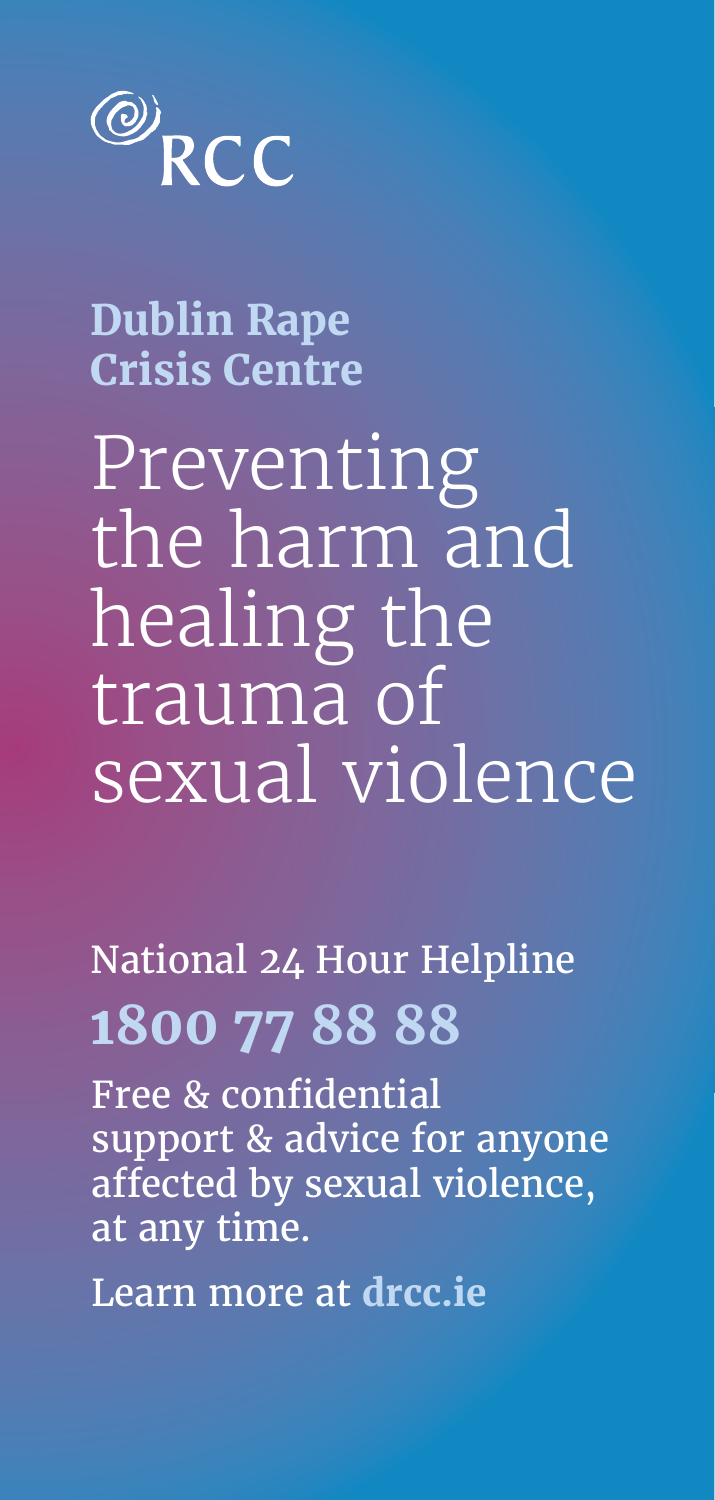# **Healing the trauma: Support & Counselling Services**

DRCC offers a range of supports and services to help people recover from the trauma of sexual violence. Our dedicated staff and volunteers provide support to anyone affected by sexual violence at any time, regardless of gender or gender identity, sexuality, ethnicity or status. We mainly help adults, but for cases of recent, non-familial assault, we can work with young people aged 16-17, with parent/guardian agreement. If you are unsure or have questions, you can simply call us.

### **National 24-Hour Helpline 1800 77 88 88**

Our dedicated telephone counsellors are available 24 hours a day, 365 days a year. We are there for anyone impacted by any form of sexual violence, including supporters of victims/survivors. The National Helpline is free, confidential and inclusive of all–we are here to listen, to believe and to offer information and options.

- If you are deaf or hard of hearing, we have a text service available Mon-Fri, 8am-6:30pm at 086-8238443.
- We also provide a **webchat service** where you can message with a trained support specialist online via our website at drcc.ie – please check for availability.

### **Counselling & therapy**

We provide an empathic, non-judgemental counselling service, to help all victim/survivors cope with and recover from the trauma of rape, sexual assault, childhood sexual abuse and sexual harassment. All our psychotherapists are fully accredited and experienced in this specialised area of work.

— DRCC provides counselling at its Dublin city centre office as well as in Coolock, Balbriggan, Tallaght and Dóchas Women's Prison.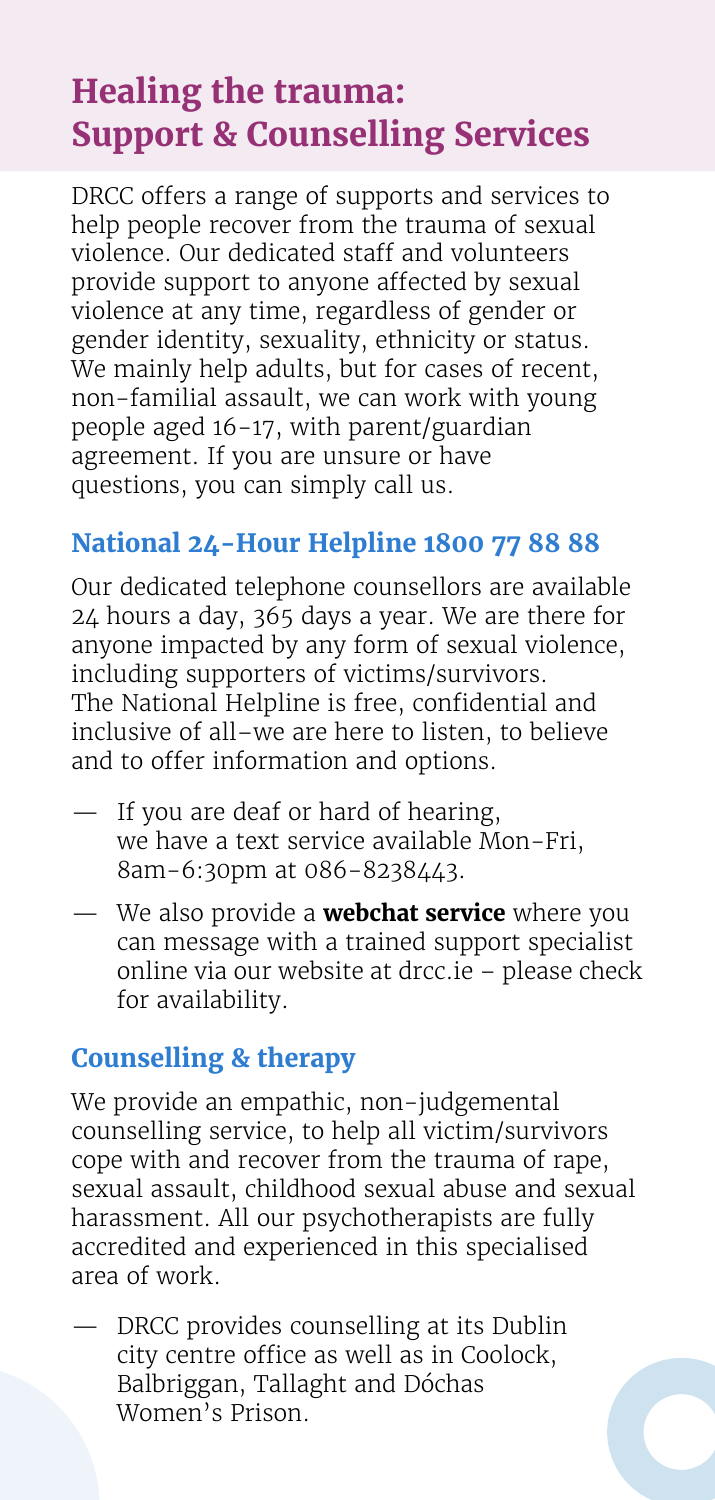- For clients who are deaf or are hard of hearing, or for those who do not speak English, counselling is provided through interpreters.
- *Moving Forward from Sexual Violence* is an online & coach-supported trauma support programme, developed in cooperation with KRTS International. It aims to give victims/ survivors a better understanding of trauma and to develop coping tools to manage harmful symptoms like panic attacks, anxiety and nightmares.

### **Accompaniment services**

- **Accompaniment to Sexual Assault Treatment Unit:** We offer psychological support and information to anyone attending the Sexual Assault Treatment Unit in the Rotunda Hospital, as well as families and friends accompanying those attending the unit.
- Justice system accompaniment: We provide information, support and accompaniment to all victims reporting or attending a court case.

For information on counselling or accompaniment services, please call 1800 77 8888 during office hours or e-mail **counselling@rcc.ie**. For information on *Moving Forward*, e-mail **movingforward@rcc.ie**.

### **Education & Training**

DRCC provides training for various groups who as part of their work support people impacted by the trauma of sexual violence. This includes dealing with disclosures of sexual violence & managing secondary or vicarious trauma to themselves that may arise from such encounters. All our training is trauma-informed and focuses on the welfare of victim/survivors and of those supporting them. Contact **ETadmin@rcc.ie** or see **drcc.ie**.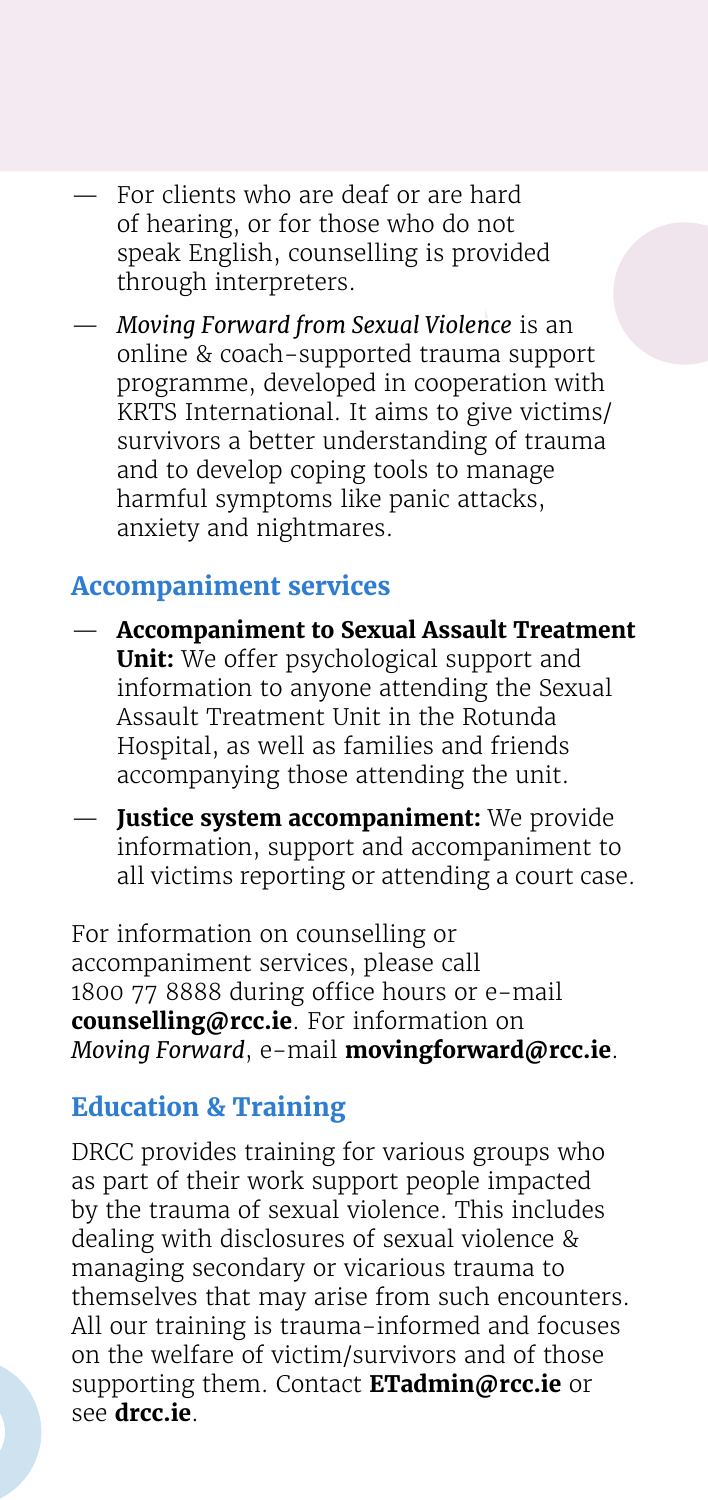# **Preventing the harm: An Ireland free from sexual violence**

### **Youth Programmes**

DRCC offers courses to those working with young people aimed at preventing sexual violence through greater awareness of important issues such as sexual consent and healthy relationships among young people, including the flagship programmes, BodyRight and #LetsGetReal. Youth outreach talks and consent workshops are also available to schools and colleges - contact **youthprogrammes@rcc.ie**.

### **Policy, Research & Advocacy**

We draw on our expertise and our experience with supporting victims/survivors to inform how we advocate, towards a society free from sexual violence. We collaborate with diverse groups and contribute to policy-making at national level. We collect and disseminate data to advance an understanding of the prevalence and incidence of sexual violence, particularly from a survivor perspective.

### **Information & Campaigns**

DRCC campaigns for victim-centred, traumaaware systems of justice, education and health. We raise awareness on the need to prevent and combat sexual violence, in particular about the vital role of sexual consent and activities based on respect & equality. We seek to empower survivors and overcome stigma. We provide information and resources to victims/survivors, their supporters and those who work to prevent sexual violence at **www.drcc.ie** and via our social channels.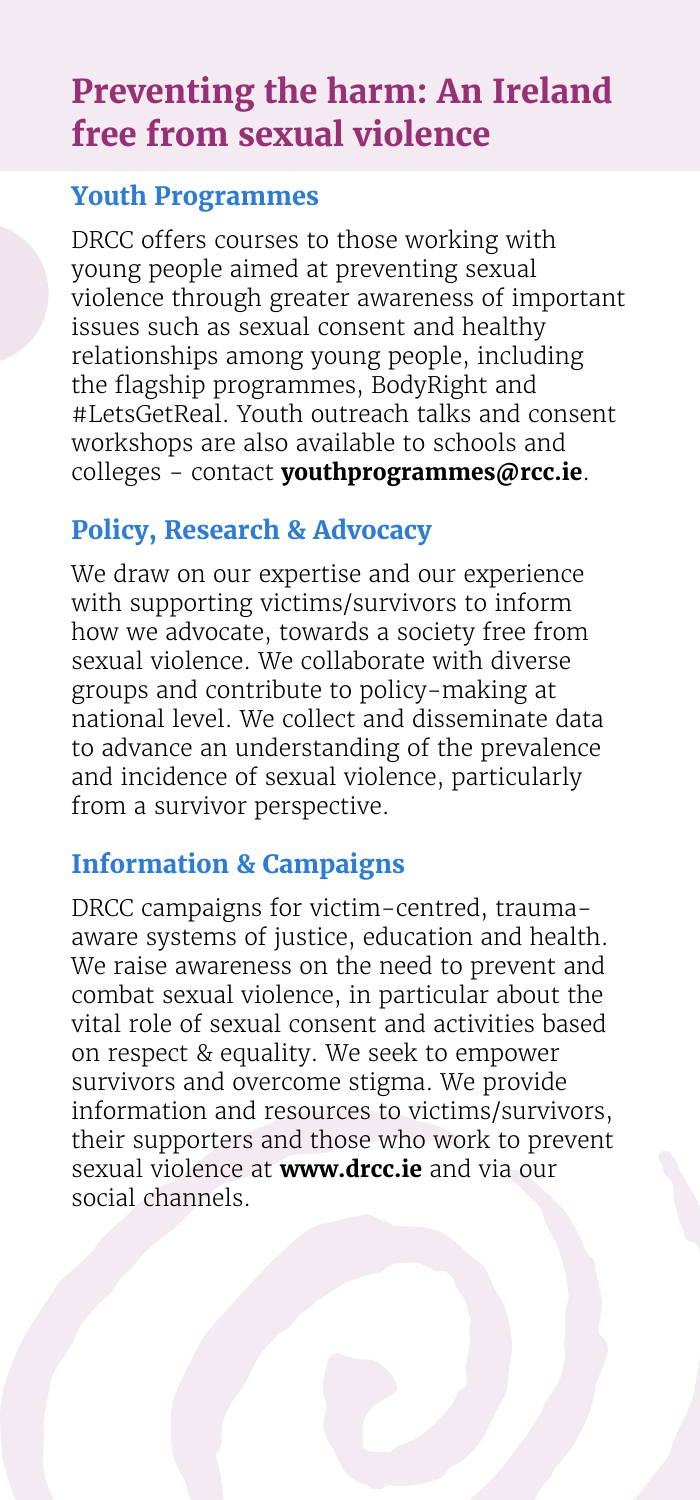**DRCC is a non-profit, charitable organisation with a dual mission: To prevent the harm and heal the trauma of sexual violence. Our vision is of an Ireland free from sexual violence, that promotes healthy sexual behaviour based on consent, communication, mutual respect & equality.**

**Our holistic approach means we provide a range of services and supports to victims/ survivors. This helps us ensure that their voice & experience is reflected in policy, services & law. Our activities include education, outreach, campaigns, advocacy & research.**

#### **National 24-Hour Helpline 1800 77 8888** -

free, confidential support & advice for anyone affected by sexual violence, at any time.

#### **Contact us at**:

Dublin Rape Crisis Centre McGonnell House 70 Lower Leeson Street, Dublin 2 D02 VW13

**Office**: 01 6614911

**Email**: info@rcc.ie

**Web**: www.drcc.ie

**Office opening hours**:

By appointment only - Mon-Fri, 8am-5:30pm, Saturday 9am-3:30pm, except public holidays.

### **Follow us on social!**



fb.me/dublinrapecrisiscentre @DublinRCC



G dublinrapecrisis and dublinrcc

DRCC is a member of Sexual Violence Forum Ireland. We comply with the Charities Governance Code & are registered with the Charities Regulatory Authority.

Charity No: CHY 8529 | RCN: 20021078 | CRN: 147318